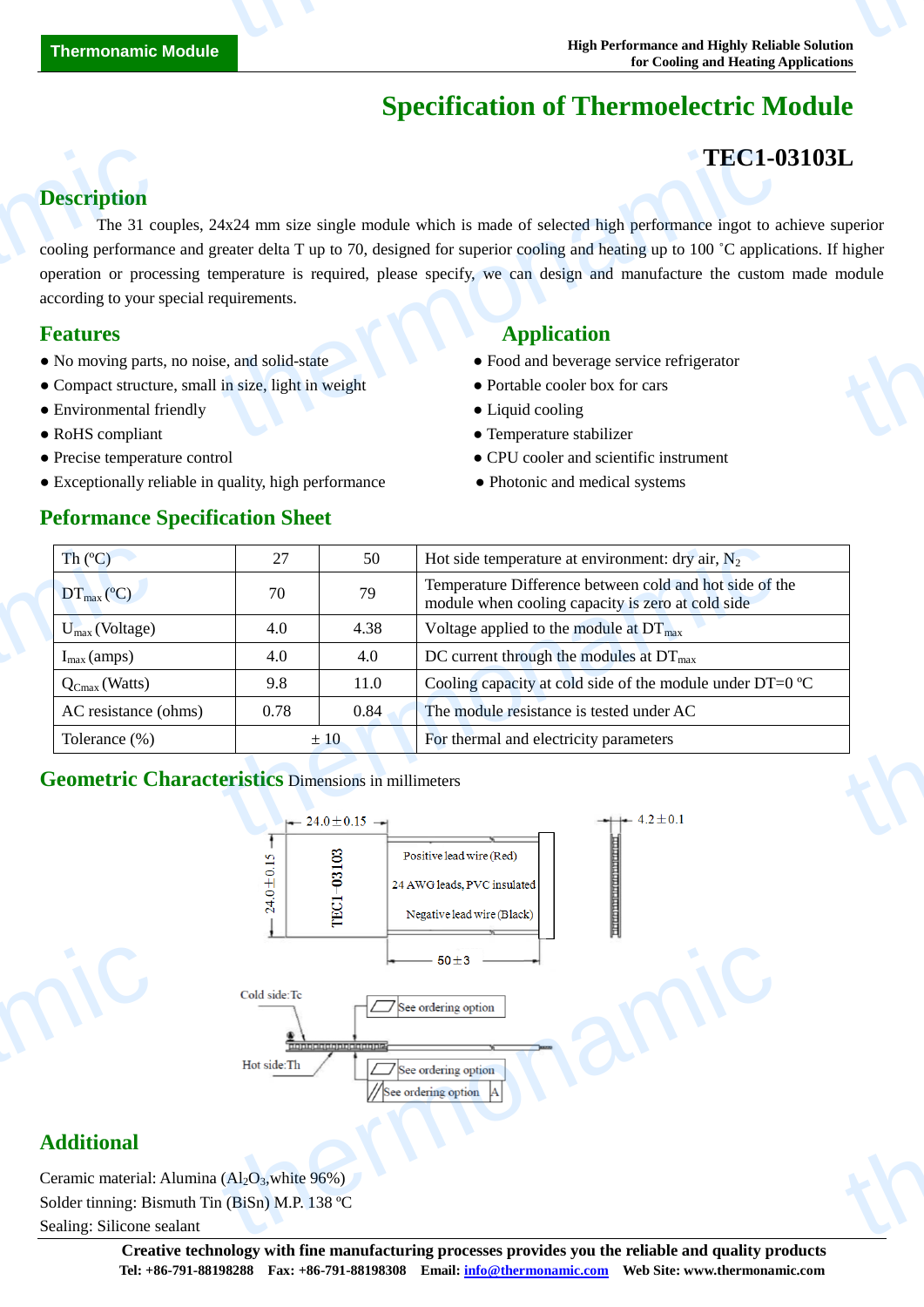# **Specification of Thermoelectric Module**

# **TEC1-03103L** thermonamic

thermonamic

thermonamic





**Creative technology with fine manufacturing processes provides you the reliable and quality products Tel: +86-791-88198288 Fax: +86-791-88198308 Email: info@thermonamic.com Web Site: www.thermonamic.com**